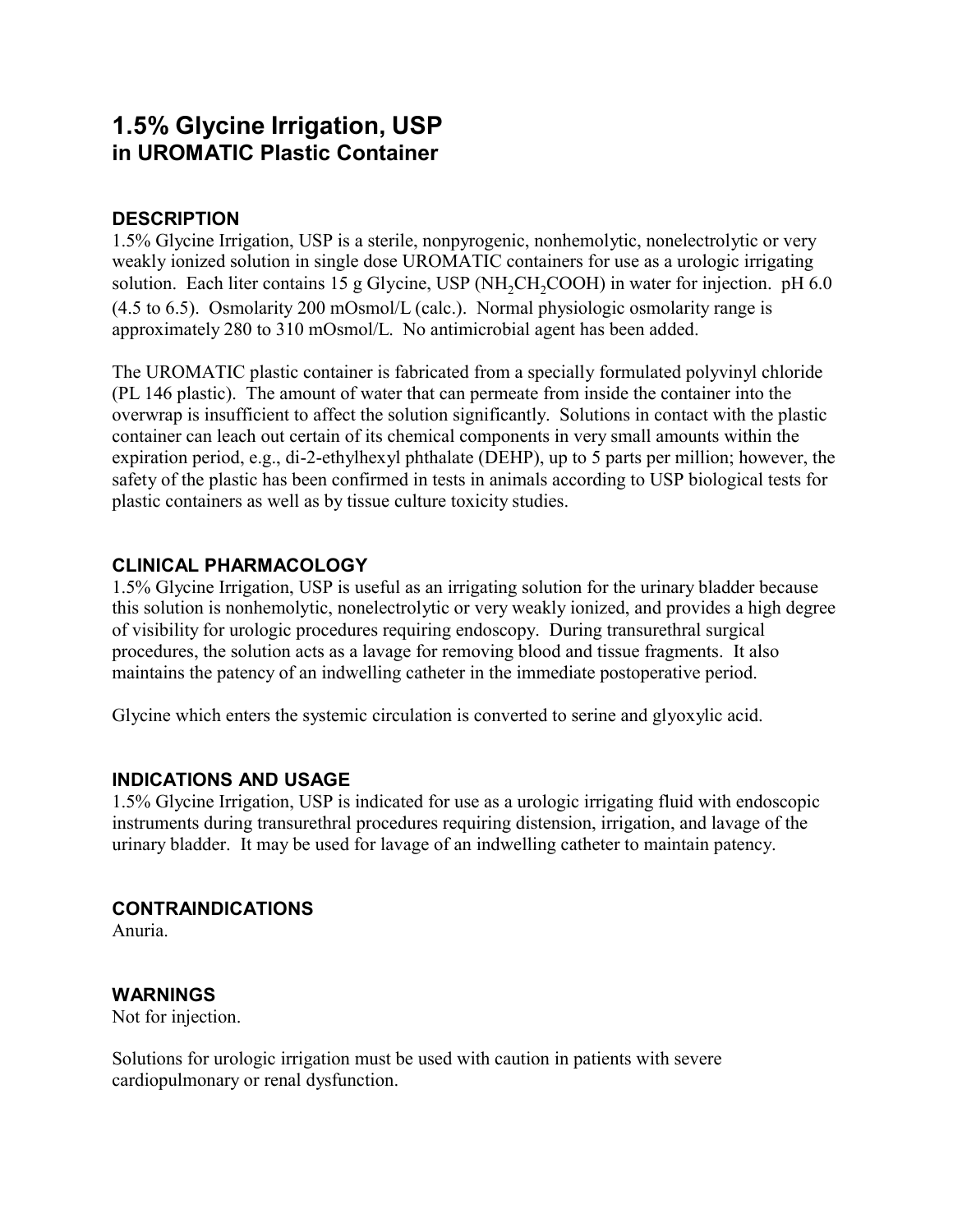Irrigating fluids used during transurethral prostatectomy have been demonstrated to enter the systemic circulation in relatively large volumes; thus 1.5% Glycine Irrigation, USP must be regarded as a systemic drug. Absorption of large amounts of fluids containing glycine may significantly alter cardiopulmonary and renal dynamics.

**Careful cardiovascular monitoring should be maintained due to the possibility of fluid overload. Should fluid overload occur, intensive fluid and electrolyte management is necessary. Monitoring of fluid and electrolyte levels beyond the acute phase may be considered due to the possibility of delayed fluid absorption.** (See **ADVERSE REACTIONS,** Post-Marketing Experience).

The contents of an opened container should be used promptly to minimize the possibility of bacterial growth or pyrogen formation. Discard the unused portion of irrigating solution since no antimicrobial agent has been added.

#### **PRECAUTIONS**

The cardiovascular status, especially of the patient with cardiac disease, should be carefully observed before and during transurethral resection of the prostate when using 1.5% Glycine Irrigation, USP, because the quantity of fluid absorbed into the systemic circulation by opened prostatic veins may produce significant expansion of the intravascular fluid and lead to fulminating congestive heart failure.

Shift of sodium-free intracellular fluid into the extracellular compartment, following systemic absorption, may lower serum sodium concentration and aggravate preexisting hyponatremia.

Care should be exercised if impaired liver function is known or suspected. Under such conditions ammonia resulting from metabolism of glycine may accumulate in the blood.

#### **Pregnancy - Teratogenic Effects**

Animal reproduction studies have not been conducted with 1.5% Glycine Irrigation, USP. It is not known whether 1.5% Glycine Irrigation, USP can cause fetal harm when administered to a pregnant woman or can affect reproductive capacity. 1.5% Glycine Irrigation, USP should be given to a pregnant woman only if clearly needed.

### **Pediatric Use**

Safety and effectiveness in pediatric patients have not been established.

### **Geriatric Use**

Clinical studies of Irrigation Solutions did not include sufficient numbers of subjects aged 65 and over to determine whether they respond differently from other younger subjects. Other reported clinical experience has not identified differences in responses between the elderly and younger patients.

Do not administer unless the solution is clear and the seal is intact.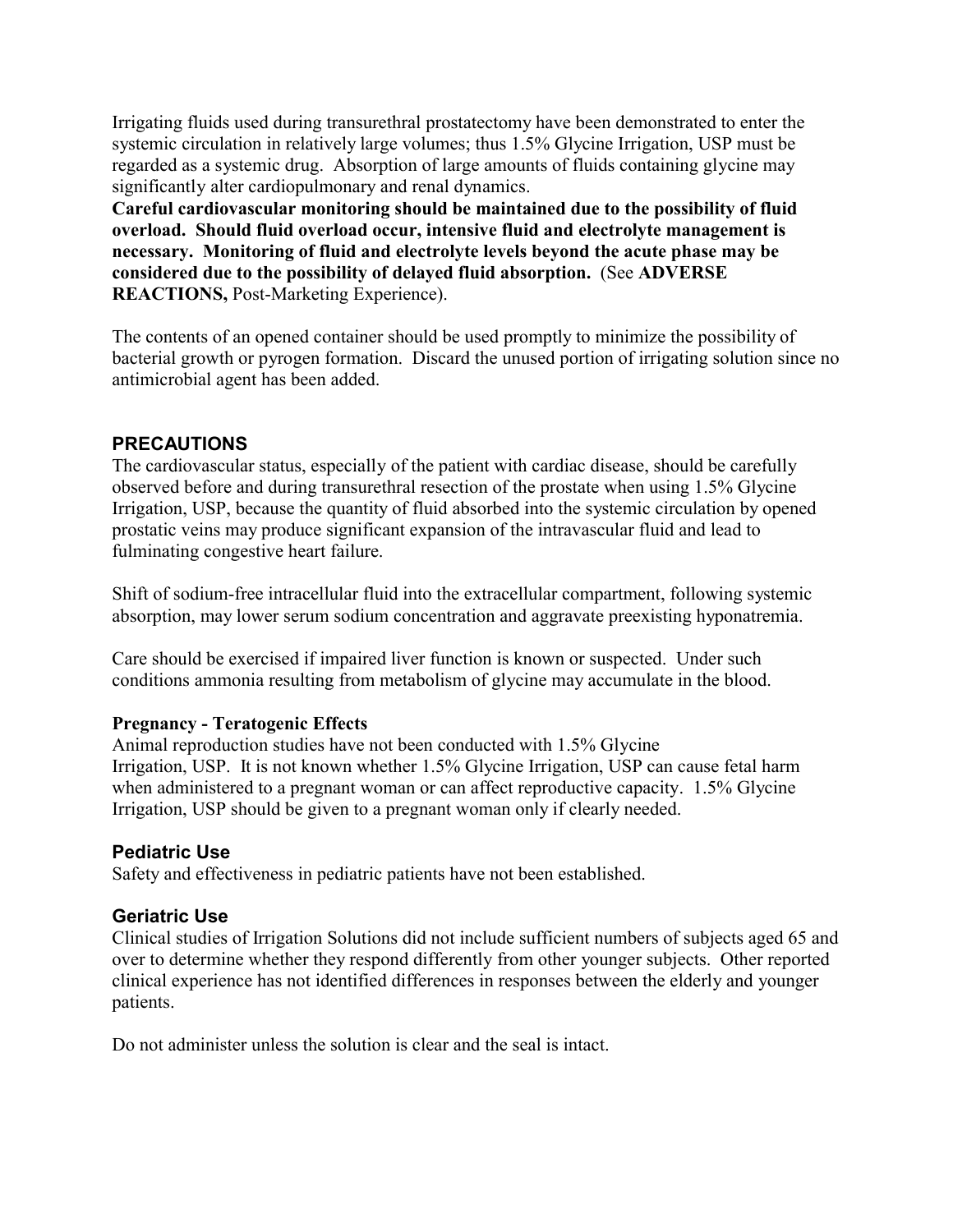## **ADVERSE REACTIONS**

Adverse reactions may result from intravascular absorption of glycine. Large intravenous doses of glycine are known to cause salivation, nausea and lightheadedness. Other consequences of absorption of urologic irrigating solutions include fluid and electrolyte disturbances such as acidosis, electrolyte loss, marked diuresis, urinary retention, edema, dryness of mouth, thirst, dehydration, coma from hyponatremia, secondary hyponatremia due to fluid overload, and hyperammonemia with resultant coma and/or encephalopathy; cardiovascular disorders such as hypotension, tachycardia, angina-like pains; pulmonary disorders such as pulmonary congestion; and other general reactions such as blurred vision, convulsions, nausea, vomiting, rhinitis, chills, vertigo, backache, transient blindness and urticaria. Allergic reactions from glycine are unknown or exceedingly rare.

Should adverse reactions occur, discontinue the irrigation and re-evaluate the clinical status of the patient.

### **Post-Marketing Experience**

Following off-label use of 1.5% Glycine Irrigation, USP for hysteroscopic procedures in women, life-threatening adverse events related to fluid overload have been reported.

# **OVERDOSAGE**

In the event of overhydration or solute overload, re-evaluate the patient and institute appropriate corrective measures. See WARNINGS, PRECAUTIONS and ADVERSE REACTIONS.

# **DOSAGE AND ADMINISTRATION**

The volume of solution needed will vary with the nature and duration of the urologic procedure.

If desired, warm in overwrap to near body temperature in a water bath or oven heated to not more than 45ºC.

Parenteral drug products should be inspected visually for particulate matter and discoloration prior to administration whenever solution and container permit.

**HOW SUPPLIED**1.5% Glycine Irrigation, USP in UROMATIC plastic containers is available as follows:

2B7317 3000mL NDC 0338-0289-47

Color variation in this product is normal and does not alter efficacy or visualization during TUR procedures.

Exposure of pharmaceutical products to heat should be minimized. Avoid excessive heat. It is recommended the product be stored at room temperature  $(25^{\circ}C)$ ; brief exposure up to 40 $^{\circ}C$  does not adversely affect the product.